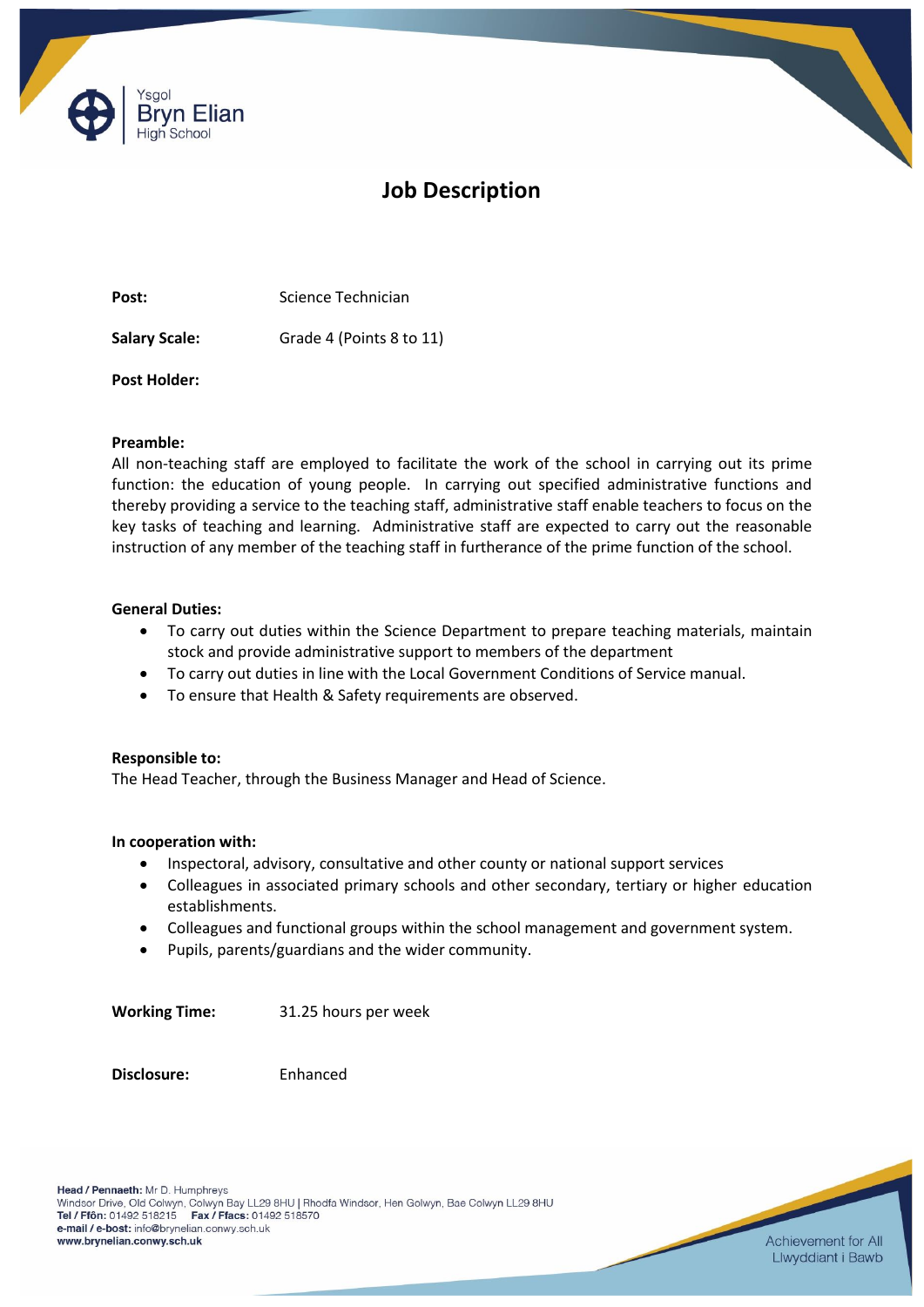

## **Specifically, responsible for:**

- Ensuring that health and safety requirements are met through the monitoring and maintenance of chemicals, specimen and laboratory equipment resources.
- Supporting teachers through the organisation, preparation and presentation of resources for lessons.
- Helping to ensure minimum wastage of resources.
- Clearing up and safely disposing of chemical spillages.
- Monitoring and maintaining apparatus in a clean, safe and functioning condition and liaising with safety inspectors to check safe working of fume cupboards.
- Assisting with the ordering of new stock and storing and issuing exercise books and other stationery.
- Organising the audio-visual, software and hardware resources available to Science.
- Assisting teaching staff occasionally with practical demonstrations.
- Ensuring at the end of each working session that mains gas and electrical supply in each laboratory is properly turned off, safety equipment is checked, sinks and taps are clear, safety glasses are fit to be used by pupils and that items of hazardous stock, ICT and audio-visual equipment are securely stored.
- Following the guidelines of current policy and legislation to ensure personal health and safety at work.

#### **Communications:**

- To communicate and coordinate with the other pat-time Science Technician in the preparation and delivery of requisitions for practical lessons.
- Where appropriate, to communicate and cooperate with persons or bodies outside the school.
- To follow agreed policies for communications in the school.

#### **Quality Assurance:**

- To help to implement school quality procedures and to adhere to those.
- To lead the process of monitoring and evaluation of the administrative system in line with agreed school procedures, including evaluation against quality standards and performance criteria. To seek/implement modification and improvement where required.
- To take part, as may be required, in the review, development and management of activities relating to the administration functions of the school.

#### **Staffing:**

 To take part in the school's staff development programme by participating in arrangements for further training and professional development.

#### **Staff development:**

- To continue personal development in the relevant areas.
- To engage actively in the Performance Management Review process.